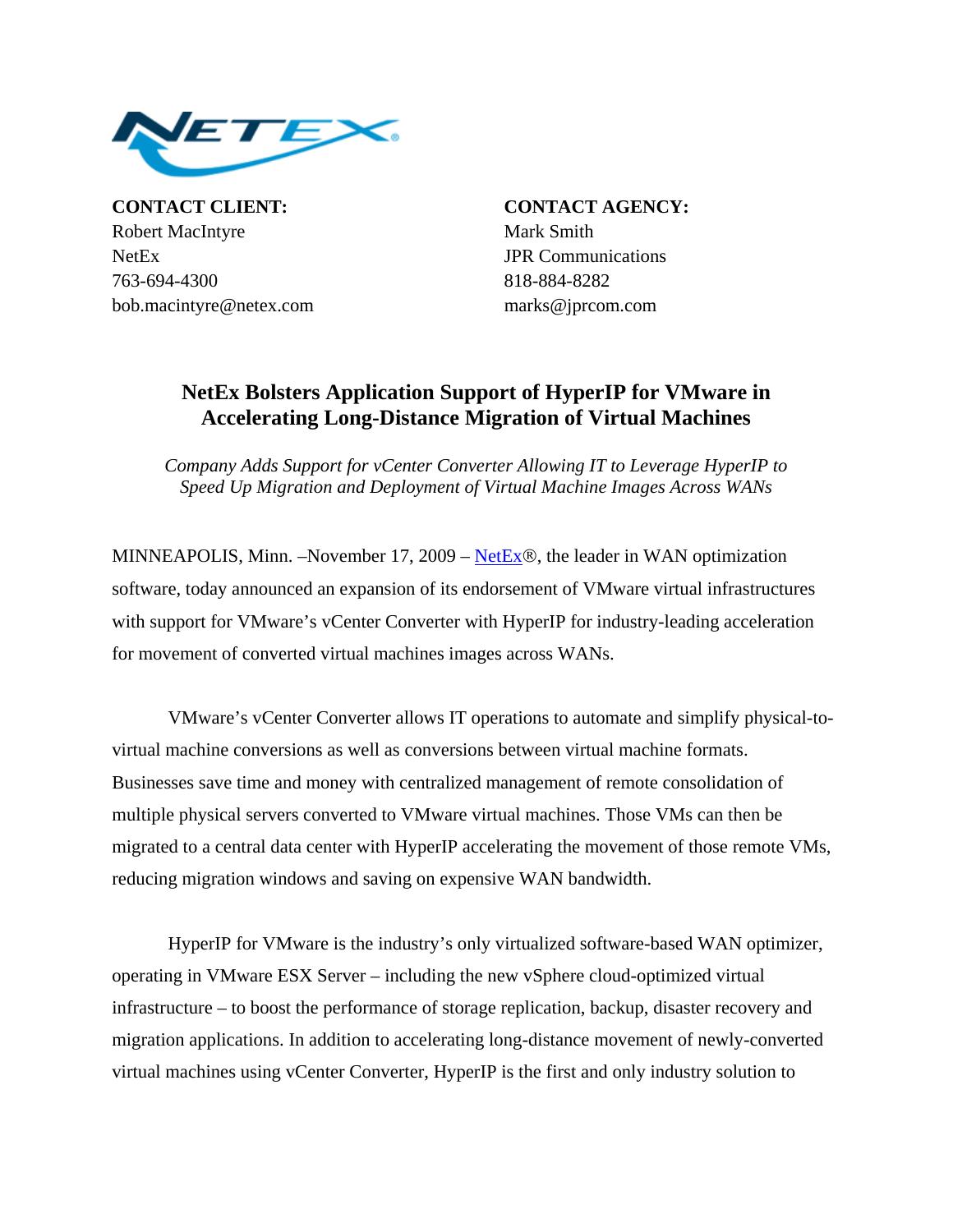optimize the movement of cold and hot migrations between VMware ESX servers over WAN connections.

"The server virtualization revolution is only just beginning and vCenter Converter makes it easier for companies to undertake server consolidation projects to deploy dozens or hundreds of new virtual machines," said Robert MacIntyre, NetEx Vice President of Business Development and Marketing. "NetEx is committed to helping VMware users simplify and optimize their consolidation efforts. HyperIP helps companies accomplish their server virtualization goals while saving time and money with unmatched acceleration for moving virtual machines anywhere in the world via WAN connectivity."

The vCenter Converter-HyperIP combination brings a new level of efficiency and flexibility to large-scale conversion of physical servers. VMs created to test new applications can be easily and quickly migrated to virtualized production environments. In replication applications for DR purposes, vCenter Converter creates clones of operating VMs that can then be sent to remote DR and archival sites via HyperIP optimization, dramatically reducing the backup window and Recovery Time Objectives when HyperIP is used to restore the cloned image.

NetEx HyperIP for VMware is built on a software design optimized for long-distance data migration that mitigates performance degradation due to distance latency and packet loss. HyperIP further optimizes the available bandwidth and increases the efficiency of moving vCenter Converter and VMotion migrations over a WAN by aggregating TCP data streams (8000+). The net result can be more than a 300-1000 percent performance improvement in migration speeds compared to native.

Qualified end users, service providers and resellers can download HyperIP software at http://www.netex.com and simply click the 'free evaluation' button on the company home page.

The addition of vCenter Converter support extends NexEx's lead in supporting the industry's top backup, DR and replication applications from companies such as VMware, EMC,